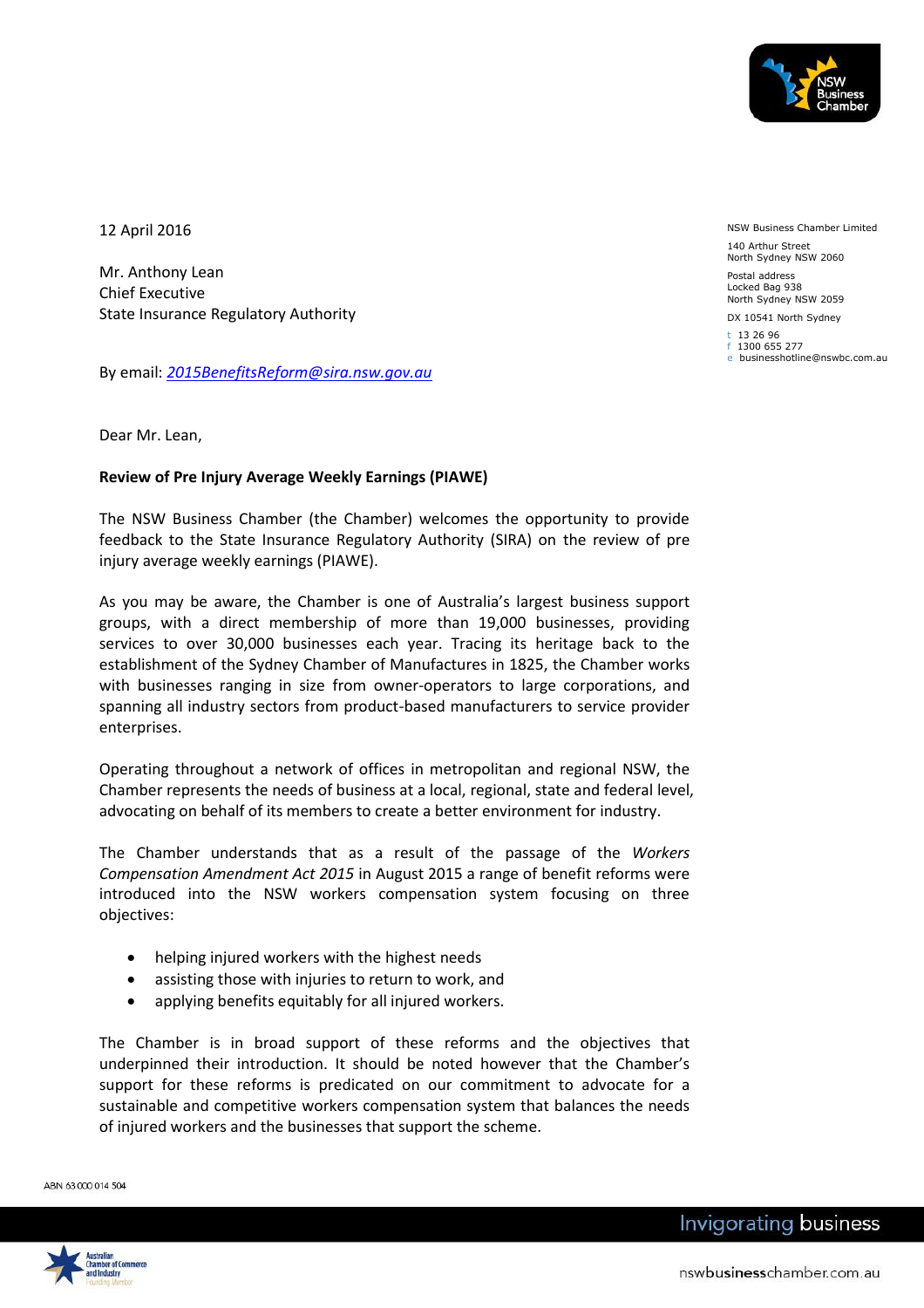

As part of this advocacy, the Chamber has consistently called for a simplified calculation of PIAWE. Feedback from member businesses indicates that current PIAWE calculations are overly complex.

Though previous legislative reforms to workers compensation arrangements from 2012 onwards were intended to simplify PIAWE calculations, feedback continues to suggest that these calculations are confusing for employers and are creating disincentives for injured workers to return to work.

In June 2014, the Centre for International Economics found in their *Statutory review of the Workers Compensation Legislation Amendment Act 2012* that:

*"The PIAWE approach is complex and often difficult to calculate, and yet it is still able to generate 'winners' and 'losers' compared to a more simple averaging calculation that was used previously and is still used by those exempt from the amendments."<sup>1</sup>*

Furthermore, the CIE reported that:

*"Given the way that PIAWE is calculated, it is possible for injured workers to receive higher weekly benefits on the transitional rate than they would if they returned to work. This directly disincentivises return to work."*

The Chamber has received feedback from member businesses highlighting some of the key issues that employers continue to have in relation to PIAWE.

## **Casual / Shift workers**

In 2014, the Chamber partnered with the WorkCover Authority of NSW to gather employer insights into the workers compensation scheme. A report, *Business Attitudes to Workers Compensation in NSW<sup>2</sup>* , delivered by Newgate Research, highlighted numerous concerns employers had in relation to benefits provided in the NSW workers compensation scheme. Surveyed businesses identified similar issues to those identified in the CIE Report in relation to the PIAWE calculation:

*"(PIAWE) was seen to be problematic for casual or seasonal workers who, if injured during the height of the season, may actually receive a higher payment* 

ABN 63 000 014 504

 $\overline{a}$ 



<sup>1</sup> The Centre for International Economics, *Statutory review of the Workers Compensation Legislation Amendment Act 2012*, (June 2014)

[http://www.thecie.com.au/wp-content/uploads/2014/06/Embargo-CIE-Final-Report\\_NSW-Workers-Comp-Statutory-](http://www.thecie.com.au/wp-content/uploads/2014/06/Embargo-CIE-Final-Report_NSW-Workers-Comp-Statutory-Review-300614.pdf)[Review-300614.pdf](http://www.thecie.com.au/wp-content/uploads/2014/06/Embargo-CIE-Final-Report_NSW-Workers-Comp-Statutory-Review-300614.pdf)

<sup>&</sup>lt;sup>2</sup> SIRA shared the Business Attitudes to Workers Compensation Report with the NSW Business Chamber. It remains unpublished. Please contact Louise Briffa, SIRA o[n Louise.briffa@sira.nsw.gov.au](mailto:Louise.briffa@sira.nsw.gov.au) for further information on the report.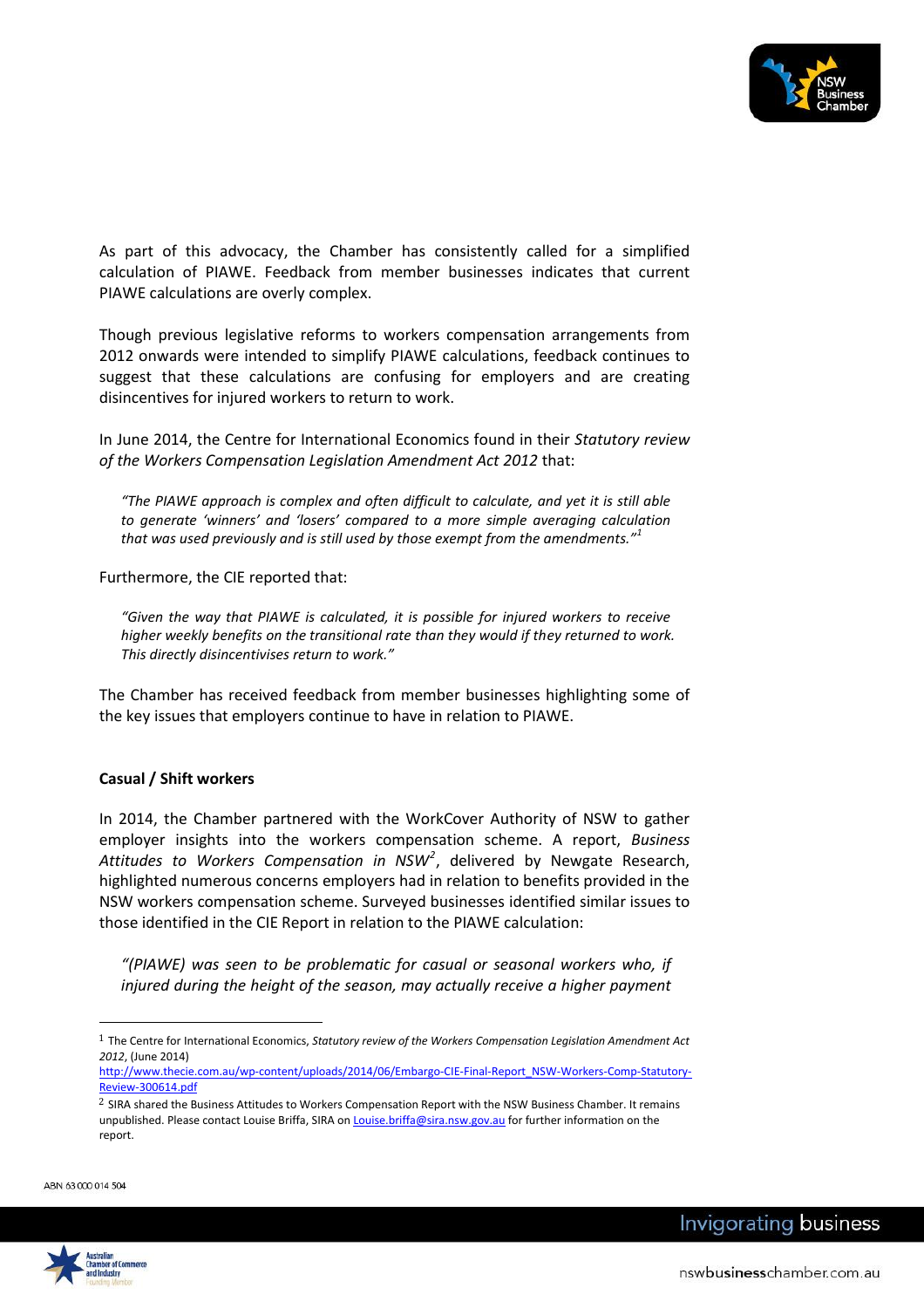

*from workers compensation than their average weekly earnings. Conversely, those who are injured during the off-season will receive a very small compensation that may be disproportionate to the overall time they have worked throughout the year. Another noted that the wages week for workers compensation runs Sunday to Saturday, which often conflicts with the pay schedule of the employer. This creates confusion in calculating the entitlements and in some cases; a worker may be at a financial disadvantage if they're injured on a certain day of the week."*

Another challenging issue concerns injured employees who may work for more than one employer. Should an injury occur, the PIAWE applied may be out of proportion with the hours actually worked by the employee.

## **Disabled employees under supported employment framework**

Another significant difficulty employers in the supported employment sector have with PIAWE calculations is that the calculation does not take into account the particular circumstances of a person in supported employment. As a result, in the event of a workers compensation claim these workers receive substantially more than their pre-injury earnings. This goes against the stated objectives of the most recent reforms of the NSW Workers Compensation Act by actively disincentivising a return to work.

## **Conclusion**

It is clear to the Chamber from the examples provided above that the current approach to the calculation of PIAWE is generating some perverse outcomes. These outcomes are likely to act as a disincentive for injured workers to return to work. The NSW workers compensation scheme is built on the proposition that recovery at work is more likely to produce better medical and social outcomes for the injured workers than recovery away from work. It is essential all elements of the scheme design support that proposition including the calculation of PIAWE.

The Chamber encourages SIRA to make changes to the PIAWE calculation and to ensure the changes are communicated effectively to stakeholders including through targeted education and training sessions.

Additionally, changes to the PIAWE calculation need to be monitored to see if the intended outcomes are in fact being achieved and any unintended and/or unwanted outcomes are identified and addressed in a timely manner.

ABN 63 000 014 504